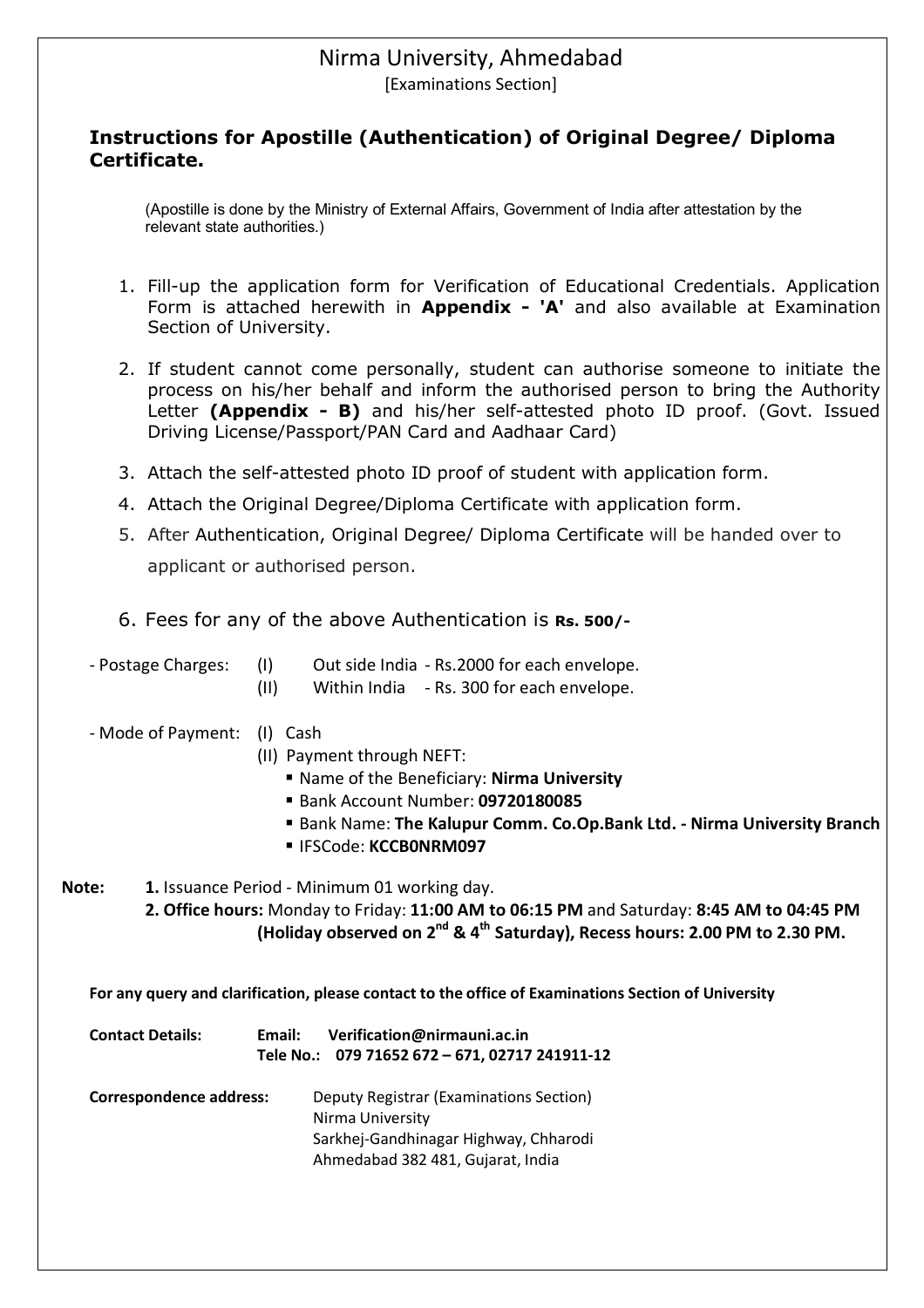**Appendix - A**

# **Nirma University**

(Examination Section)

| Application Form for Apostille (Authentication) of Original Degree/ Diploma |  |
|-----------------------------------------------------------------------------|--|
| Certificate.                                                                |  |

| Yes<br><b>NO</b><br>7. Whether Original Document is attached with this Form?                                                                                                                                                                          |
|-------------------------------------------------------------------------------------------------------------------------------------------------------------------------------------------------------------------------------------------------------|
|                                                                                                                                                                                                                                                       |
|                                                                                                                                                                                                                                                       |
|                                                                                                                                                                                                                                                       |
|                                                                                                                                                                                                                                                       |
| (Name & Sign. of the Applicant)<br>Sign. of Authorized Person-Mobile No.)                                                                                                                                                                             |
| Date: _____________<br>Place: and the state of the state of the state of the state of the state of the state of the state of the state of the state of the state of the state of the state of the state of the state of the state of the state of the |
|                                                                                                                                                                                                                                                       |
|                                                                                                                                                                                                                                                       |
|                                                                                                                                                                                                                                                       |